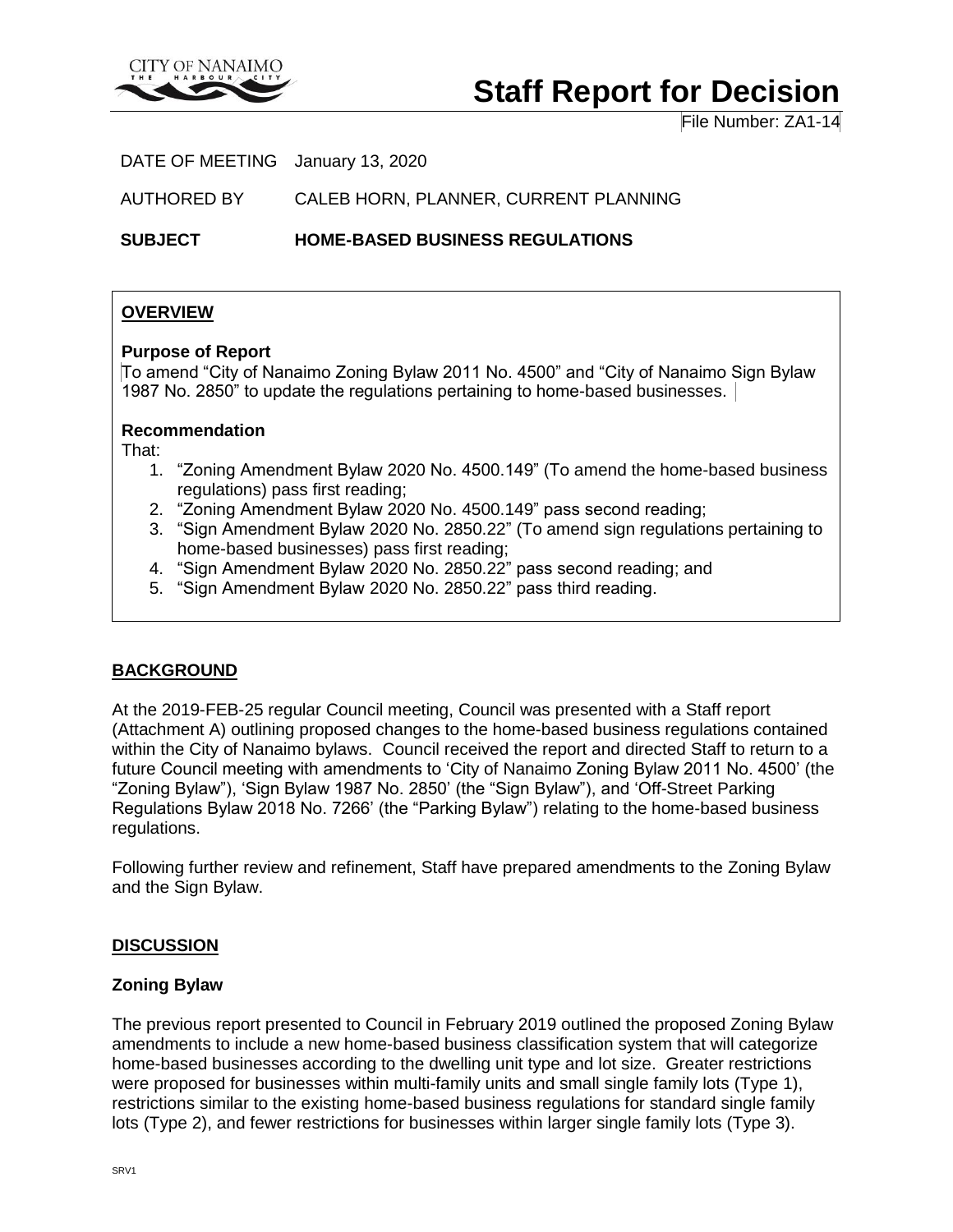

A summary of the changes to the proposed home-based regulations from the previous report to Council and the current proposal:

| <b>Regulation</b>                                       | 2019-FEB-25<br>report                             | 2020-JAN-13<br>report                             | <b>Rationale for change</b>                                                                                                                             |
|---------------------------------------------------------|---------------------------------------------------|---------------------------------------------------|---------------------------------------------------------------------------------------------------------------------------------------------------------|
| Maximum Type 1<br>/ Minimum Type 2<br>business lot size | 450m <sup>2</sup>                                 | 370m <sup>2</sup>                                 | To align with the more<br>restricted nature of Type 1<br>businesses and the anticipated<br>impacts of Type 2 businesses<br>on typical residential lots. |
| Maximum area of<br>Type 1<br>businesses                 | 30% of gross floor<br>area up to 28m <sup>2</sup> | 50% of gross floor<br>area up to 42m <sup>2</sup> | To align with the current<br>maximum area of home-based<br>businesses in secondary suites.                                                              |
| Maximum area of<br>Type 3<br>businesses                 | 50% of gross floor<br>area up to $140m^2$         | 50% of gross floor<br>area up to $200m^2$         | To better reflect the opportunity<br>available for larger businesses<br>on Type 3 lots without<br>significant impacts.                                  |
| Maximum vehicle<br>trips for Type 1<br>businesses       | 5 return vehicle<br>trips                         | 0 return vehicle<br>trips                         | To reflect the nature of Type 1<br>businesses where no clients,<br>customers, or non-resident<br>employees are anticipated.                             |
| Maximum vehicle<br>trips for Type 3<br>businesses       | 10 return vehicle<br>trips                        | 12 return vehicle<br>trips                        | To meet the potential demand<br>for Type 3 businesses and<br>recognize the nature of such<br>businesses away from higher<br>density urban areas.        |

As previously presented to Council, Staff recommended the lot size to permit Type 1 businesses be 450m<sup>2</sup> or less. However, after further review, it was determined Type 1 businesses should be restricted to lots that are less than 370m<sup>2</sup> in area to better reflect lot sizes in the Zoning Bylaw. Lots that are 370m<sup>2</sup> or greater in area are eligible for secondary suites, and the impacts of Type 2 home-based businesses are not anticipated to be greater than the anticipated impacts of secondary suites. Type 2 businesses will allow for customer visits and non-resident employees, but Type 1 businesses will not. Changing the threshold between Type 1 and Type 2 businesses from 450m<sup>2</sup> to 370m<sup>2</sup> will align with the typical single residential dwelling lot size where Type 2 impacts can be expected.

Further clarification has been introduced to the proposed regulations in order to address where customer-based businesses will be permitted. It is Staff's recommendation that only those businesses that meet the criteria of Types 2 and 3 be permitted clients, customers, or nonresident employees because of the associated impacts including traffic, parking, and noise.

 *Type 1 – Multiple-Family Dwelling unit, Secondary Suite, Mobile Home, Modular Home, Recreational Vehicle, Float Home, or Single Residential Dwelling on a lot < 370m<sup>2</sup>*

Type 1 home-based businesses will represent businesses that operate in smaller dwelling units, such as multi-family developments, secondary suites, mobile home parks,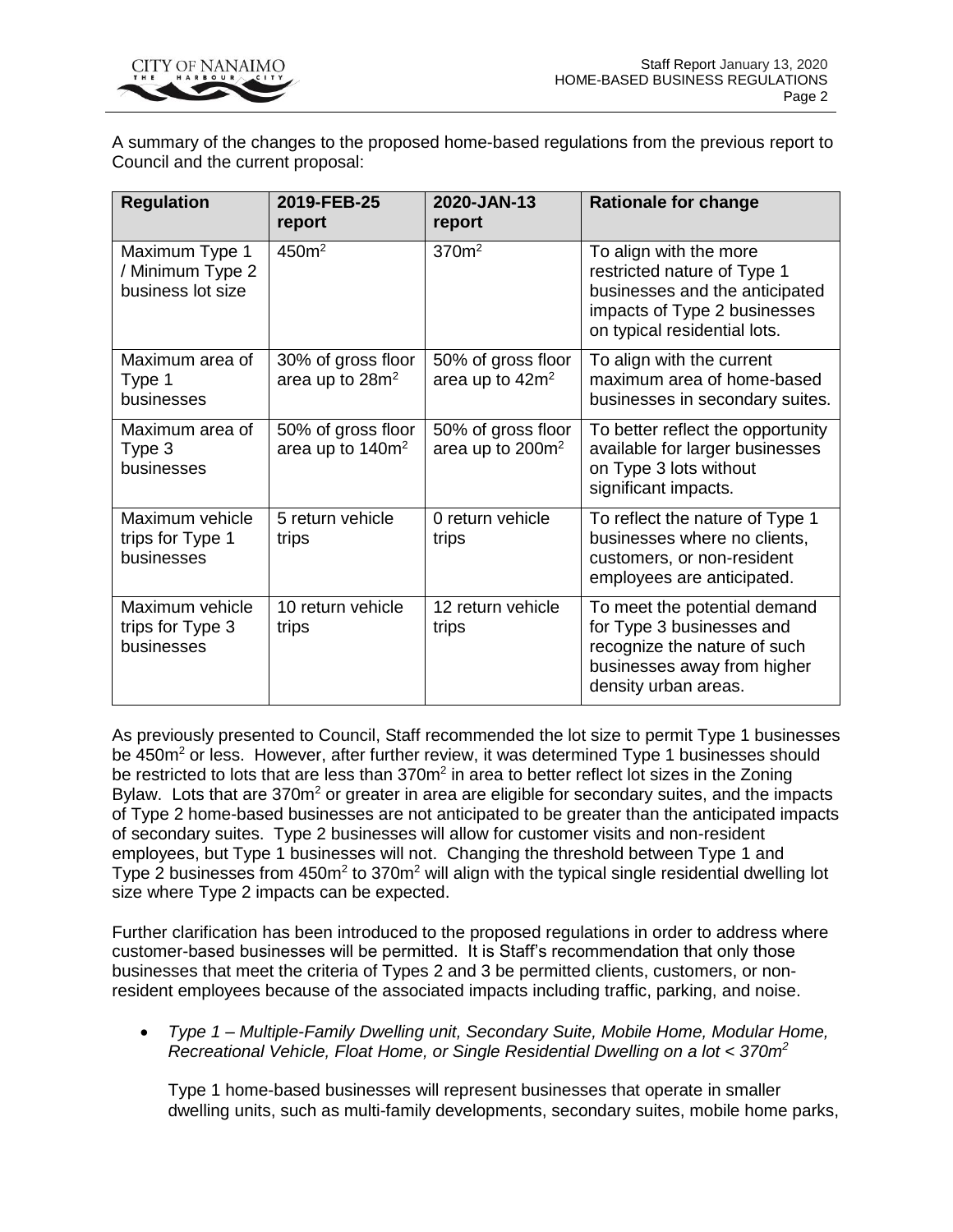

and smaller single dwelling residential lots. These types of dwelling units are within more densely populated neighbourhoods where impacts on neighbours could be the greatest. As such, no businesses with clients, customers, or non-resident employees will be permitted. Due to these regulations, Type 1 businesses will typically be of an online or mobile nature. With greater restrictions on Type 1 businesses, issues pertaining to increased traffic, parking, and noise will be mitigated.

*Type 2 – Single Residential Dwelling on a lot ≥ 370m<sup>2</sup> and < 2,020m<sup>2</sup>*

Home-based businesses that operate on typical single dwelling residential lots will be permitted one non-resident employee and up to 8 return vehicle trips per day between the hours of 7 a.m. and 9 p.m. to accommodate customer or client visits. Under the current regulation, 10 vehicle trips per day are permitted for all home-based businesses; however, due to an increasing number of complaints received by neighbours, Staff recommend the number of permitted vehicle trips per day be reduced from 10 to 8 for Type 2 home-based businesses.

*Type 3 – Single Residential Dwelling on a lot* ≥ *2,020m<sup>2</sup>*

Home-based businesses that operate on larger residential lots over 2,020m<sup>2</sup> (a halfacre) will be permitted two non-resident employees and 12 return vehicle trips per day to accommodate customer or client visits. Because Type 3 businesses will be operating from larger lots, impacts on neighbouring properties are anticipated to be negligible.

## **Sign Bylaw**

In addition to the Zoning Bylaw amendments, an amendment to the Sign Bylaw is proposed to clarify the restrictions on signage size and number of signs per lot. The amendment clarifies that signs related to home-based businesses are permitted for single dwelling residential lots only. Signage for home-based businesses operating from other types of dwelling units, such as multiple-family dwelling units, will not be permitted.

## **Off-Street Parking Bylaw**

The Council report dated 2019-FEB-25 recommended the Parking Bylaw be amended to limit marshalling and staging of vehicles associated with the home-based business. After further review, however, Staff believe this issue is best addressed in the Zoning Bylaw under Section 6.12 Vehicle Restrictions. Section 6.12 regulates the number of vehicles, as well as the number of identifiable company vehicles permitted on a residential lot. As such, incorporating marshalling and staging of vehicles into this section is more cohesive than as a stand-alone regulation in the Parking Bylaw.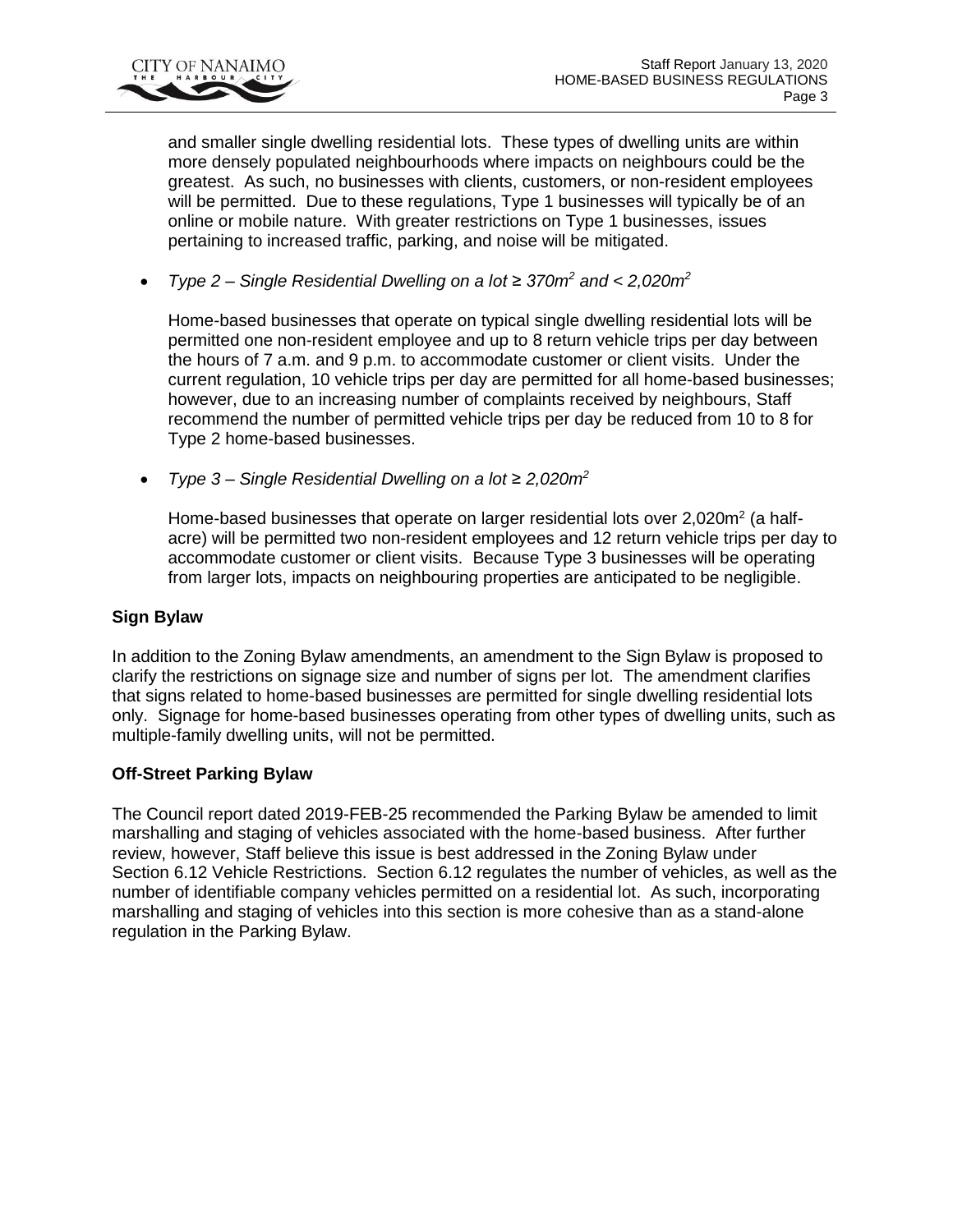

## **OPTIONS**

- 1. That
	- 1. "Zoning Amendment Bylaw 2020 No. 4500.149" (To amend the home-based business regulations) pass first reading;
	- 2. "Zoning Amendment Bylaw 2020 No. 4500.149" pass second reading;
	- 3. "Sign Amendment Bylaw 2020 No. 2850.22" (To amend sign regulations pertaining to home-based businesses) pass first reading;
	- 4. "Sign Amendment Bylaw 2020 No. 2850.22" pass second reading; and
	- 5. "Sign Amendment Bylaw 2020 No. 2850.22" pass third reading.
		- *Advantages*: Home-based businesses are an integral component of the economic framework of Nanaimo. The number of home-based businesses continues to increase annually, and, as such, Staff recommend Council approve the proposed amendments to the Zoning Bylaw and Sign Bylaw to facilitate the continued successful integration of home-based businesses into developments and neighbourhoods. In addition, the amendments offer clarification on aspects of the home-based business regulations and will reduce uncertainty.
		- *Disadvantages*: The proposed amendments may result in a slight increase in processing times as there will be an increase in home-based business types.
		- *Financial implications*: Revenue is collected from all business licence applications, including home-based businesses. Home-based business licence applications may decrease in some areas with greater restrictions, but may increase in other areas with less restrictions. On balance, no significant financial implications are anticipated.
- 2. That Council deny approval of the amendments to the Zoning Bylaw or Sign Bylaw.
	- *Advantages*: The status quo may allow for easier processing of home-based business applications as there are currently no separate business types.
	- *Disadvantages*: Staff can continue to review home-based business licences based on the existing home-based business regulations; however, the existing regulations do not reflect current trends or best practices. This option will not respond to community input to see improved regulations to mitigate potential impacts of home-based businesses or land use conflicts.
	- *Financial implications*: None anticipated.
- 3. That Council provide alternative direction.